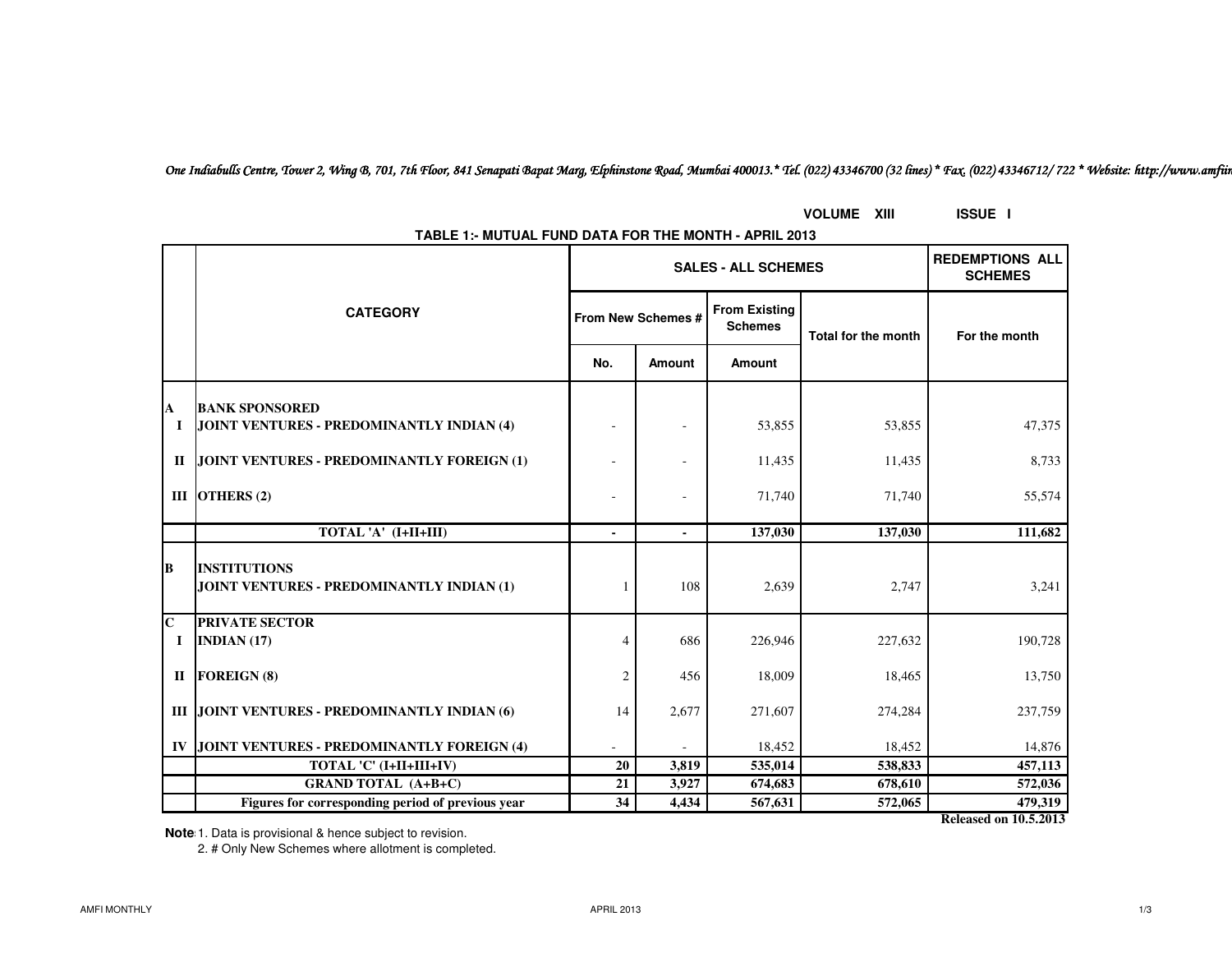### (Rs. in Crore)

#### **2.1 \*NEW SCHEMES LAUNCHED (ALLOTMENT COMPLETED)TABLE 2:- SALES DURING THE MONTH OF APRIL 2013 - TYPE AND CATEGORY WISE**

|                                | Open End             |        | <b>Close End</b>     |        | <b>Interval Fund</b>     |                          | <b>TOTAL</b>         |        |
|--------------------------------|----------------------|--------|----------------------|--------|--------------------------|--------------------------|----------------------|--------|
|                                | <b>No.of Schemes</b> | Amount | <b>No.of Schemes</b> | Amount | No.of Schemes            | Amount                   | <b>No.of Schemes</b> | Amount |
| <b>INCOME</b>                  |                      | 399    | 17                   | 2,717  |                          | 558                      | 20                   | 3,674  |
| <b>EQUITY</b>                  |                      |        |                      | 253    |                          |                          |                      | 253    |
| <b>BALANCED</b>                |                      |        |                      |        |                          |                          |                      |        |
| <b>LIQUID/MONEY MARKET</b>     |                      |        |                      |        |                          |                          |                      |        |
| <b>IGILT</b>                   |                      |        |                      |        | $\overline{\phantom{a}}$ |                          |                      |        |
| <b>IELSS - EQUITY</b>          |                      |        |                      |        | $\overline{\phantom{a}}$ |                          |                      |        |
| <b>GOLD ETF</b>                |                      |        |                      |        | $\overline{\phantom{a}}$ |                          |                      |        |
| <b>OTHER ETFS</b>              |                      |        |                      |        | $\overline{\phantom{a}}$ |                          |                      |        |
| <b>FUND OF FUNDS INVESTING</b> |                      |        |                      |        |                          |                          |                      |        |
| <b>OVERSEAS</b>                |                      |        | -                    |        | $\overline{\phantom{a}}$ | $\overline{\phantom{a}}$ |                      |        |
| <b>TOTAL</b>                   |                      | 399    | 18 <sub>1</sub>      | 2,970  |                          | 558                      | 21                   | 3,927  |

### **\*NEW SCHEMES LAUNCHED :**

| <b>OPEN END INCOME:</b>    | <b>BNP Paribas Government Securities Fund</b>                                                                                                                            |
|----------------------------|--------------------------------------------------------------------------------------------------------------------------------------------------------------------------|
|                            | Birla Sun Life Fixed Term Plan - Series GT and Series GV, DSP BlackRock Dual Advantage Fund - Series 14 - 33M, DSP BlackRock FMP - Series 95 - 12M, DWS                  |
|                            | [Hybrid FTF Series 13, HDFC FMP 366D April 2013 (1) - Plans Series 26, 366D April 2013 (2) - Plans Series 26, 370D April 2013 (1) - Plans Series 26, 370D April 2013 (2) |
| <b>ICLOSE END INCOME :</b> | Plans Series 26 and 405D April 2013 (1) - Plans Series 25, ICICI Prudential Capital Protection Oriented Fund III - Plan H - 60 months Plan, ICICI Prudential Fixed       |
|                            | Maturity Plan - Series 67 - 366 Days Plan G & Plan J and 740 Days Plan H, LIC Nomura MF FMP Series 62 - (456) Days, Pramerica Fixed Duration Fund - Series 13 and        |
|                            | Reliance Fixed Horizon Fund - XXIII - Series 10                                                                                                                          |
| <b>ICLOSE END EQUITY:</b>  | <b>IDFC Equity Opportunity Series 1</b>                                                                                                                                  |
| <b>INTERVAL INCOME:</b>    | Reliance Yearly Interval Fund - Series 6 and Series 7                                                                                                                    |

#### **2.2 EXISTING SCHEMES**

|                                                   | Open End             |         | <b>Close End</b>     |                          | <b>Interval Fund</b> |        | <b>TOTAL</b>         |         |
|---------------------------------------------------|----------------------|---------|----------------------|--------------------------|----------------------|--------|----------------------|---------|
|                                                   | <b>No.of Schemes</b> | Amount  | <b>No.of Schemes</b> | Amount                   | <b>No.of Schemes</b> | Amount | <b>No.of Schemes</b> | Amount  |
| <b>INCOME</b>                                     | 236                  | 82,481  | 397                  | ,050                     | 40                   | 22     | 673                  | 83,553  |
| <b>IEQUITY</b>                                    | 292                  | 2,734   |                      | $\sqrt{2}$               | ۰                    |        | 298                  | 2,736   |
| <b>BALANCED</b>                                   | 31                   | 298     |                      |                          | ۰                    |        | 32                   | 298     |
| <b>LIQUID/MONEY MARKET</b>                        | 55                   | 585,379 |                      |                          | ۰                    |        | 55                   | 585,379 |
| <b>GILT</b>                                       | 43                   | 2,083   |                      | $\overline{\phantom{a}}$ | ۰                    |        | 43                   | 2,083   |
| <b>IELSS - EQUITY</b>                             | 36                   | 147     | 13                   |                          | ۰                    |        | 49                   | 147     |
| <b>GOLD ETF</b>                                   | 14                   | 141     |                      |                          | ۰                    |        | 14                   | 141     |
| <b>OTHER ETFS</b>                                 | 23                   | 297     |                      | $\overline{\phantom{a}}$ | ۰                    |        | 23                   | 297     |
| <b>FUND OF FUNDS INVESTING</b><br><b>OVERSEAS</b> | 21                   | 49      |                      | ۰                        |                      |        | 21                   | 49      |
| <b>TOTAL</b>                                      | 751                  | 673,609 | 417                  | 1,052                    | 40                   | 22     | 1208                 | 674,683 |

Notes:The change in number of existing schemes is because of the maturity and reclassification of some of the existing schemes. ^ Amount mobilised by new plans launched under existing scheme.

### **2.3 TOTAL OF ALL SCHEMES**

|                                | Open End             |         |                      | <b>Close End</b> |                      | <b>Interval Fund</b> | <b>TOTAL</b>         |                  |
|--------------------------------|----------------------|---------|----------------------|------------------|----------------------|----------------------|----------------------|------------------|
|                                | <b>No.of Schemes</b> | Amount  | <b>No.of Schemes</b> | Amount           | <b>No.of Schemes</b> | Amount               | <b>No.of Schemes</b> | Amount           |
| <b>INCOME</b>                  | 237                  | 82,880  | 414                  | 3,767            | 42                   | 580                  | 693                  | 87,227           |
| <b>IEQUITY</b>                 | 292                  | 2,734   |                      | 255              | ۰                    |                      | 299                  | 2,989            |
| <b>BALANCED</b>                | 31                   | 298     |                      |                  |                      |                      | 32                   | 298              |
| <b>LIQUID/MONEY MARKET</b>     | 55                   | 585,379 |                      |                  |                      |                      | 55                   | 585,379          |
| <b>GILT</b>                    | 43                   | 2,083   |                      |                  |                      |                      | 43                   | 2,083            |
| <b>IELSS - EQUITY</b>          | 36                   | 147     | 13                   |                  |                      |                      | 49                   | 147 <sub>1</sub> |
| <b>GOLD ETF</b>                | 14                   | 141     |                      |                  |                      | ۰                    | 14                   | 141              |
| <b>OTHER ETFS</b>              | 23                   | 297     |                      |                  | ۰                    |                      | 23                   | 297              |
| <b>FUND OF FUNDS INVESTING</b> | 21                   | 49      |                      |                  | ۰                    |                      | 21                   | 49               |
| <b>OVERSEAS</b>                |                      |         |                      |                  |                      |                      |                      |                  |
| <b>TOTAL</b>                   | 752                  | 674,008 | 435                  | 4,022            | 42                   | 580                  | 229. ا               | 678,610          |